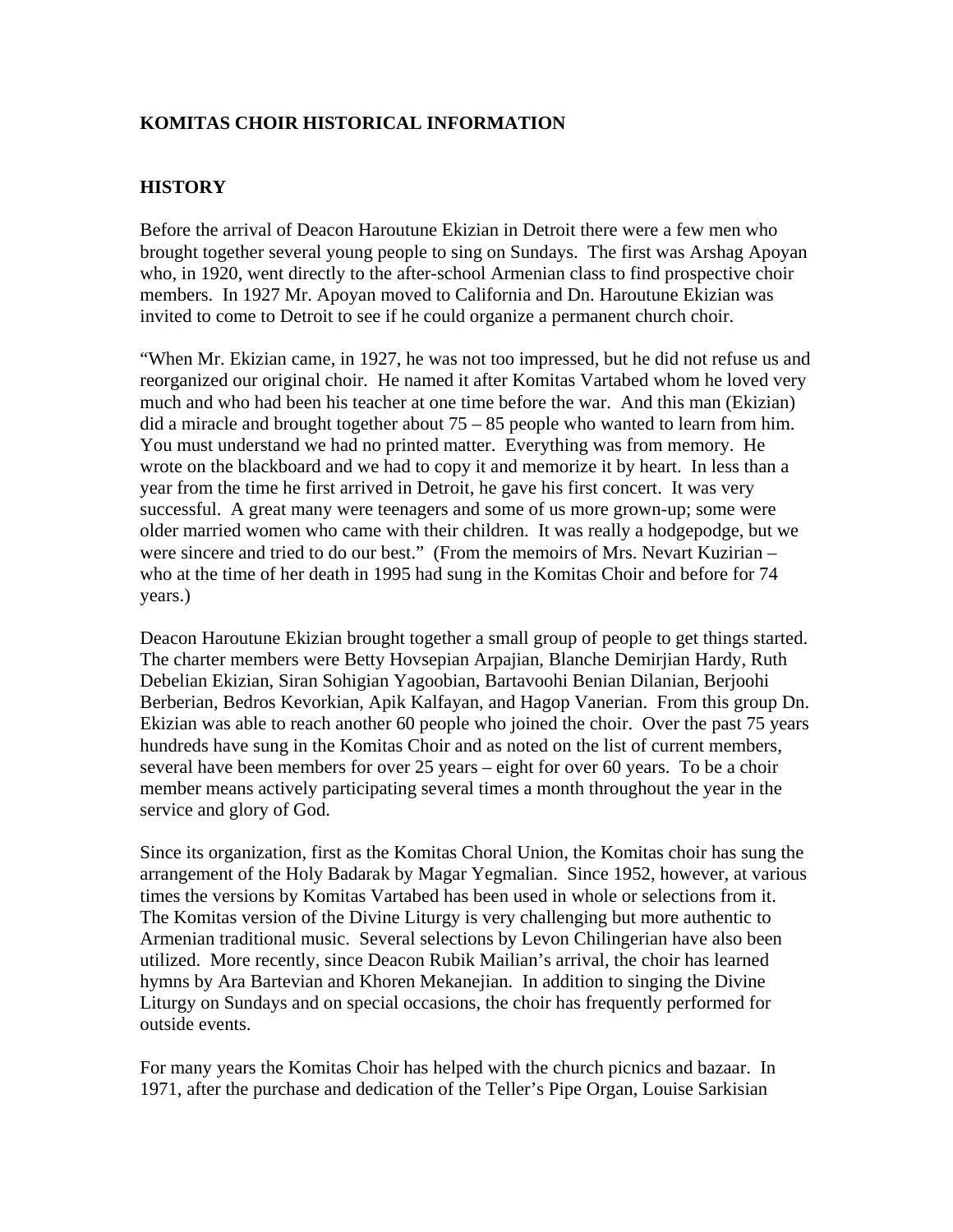Yardumian, the organist at that time, began to train three choir members to share the responsibilities of organist. The three were Michele Menoian Medley, Barbara Dourjalian Widener, and Marianne Hovsepian Dardarian.

Several times families of choir members have graciously established funds for the use of the choir in their honor or memory. Many people have donated their time and money to set up and furnish the Choir Room and the Music Library.

The choir members have always come together socially for picnics and Christmas parties which further enhance the camaraderie of its membership. The organization of the Association of Armenian Church Choirs was formed in 1946. The Komitas Choir has actively participated in the Association's development and functions and has hosted six of its annual assemblies.

The choir's primary goal through the years has been to preserve the traditions of Armenian Church music. The Komitas Choir is dedicated to continuing its service to the church.

## **CHOIR DIRECTORS**

The Komitas Choir has been fortunate to have the devoted services of talented musicians as choir directors.

Deacon Haroutune Ekizian, who founded the present choir and served as its director from 1927 until 1966, received his training under the direction of noted Church musicologists Komitas Vartabed and Magar Yegmalian. His vision was to sing the liturgical hymns correctly and with splendor and solemnity as well as to perpetuate the Armenian musical heritage in Detroit. His desire to introduce Armenian music to the non-Armenian community resulted in the presentation of numerous public concerts in the Detroit metropolitan area.

Dr. Harry Begian, who served as Choir Director from 1966 to 1968, also taught music at Cass Technical High School, Wayne State University, Michigan Statue University, and later at the University of Illinois. He stressed the strict interpretation of the music of the sharagans. He also formed the Armenian Choral Group of Metro Detroit which presented a concert and produced a record of Armenian music from that concert.

Deacon Ara Haig served as Choir Director from 1968 to 1992. He was a long time choir member who took on the reins of leadership because of his love for the Armenian Church and her musical heritage even though he had no studied music. To his great credit, he learned to read music to further his knowledge of the music of the church. In 1969 the Komitas Choir performed in a concert of Armenian music under his direction.

Hachig Kazarian directed the choir from 1992 to 1993. His knowledge of Armenian folk music is boundless. He also studied the ancient Armenian notations of church music.